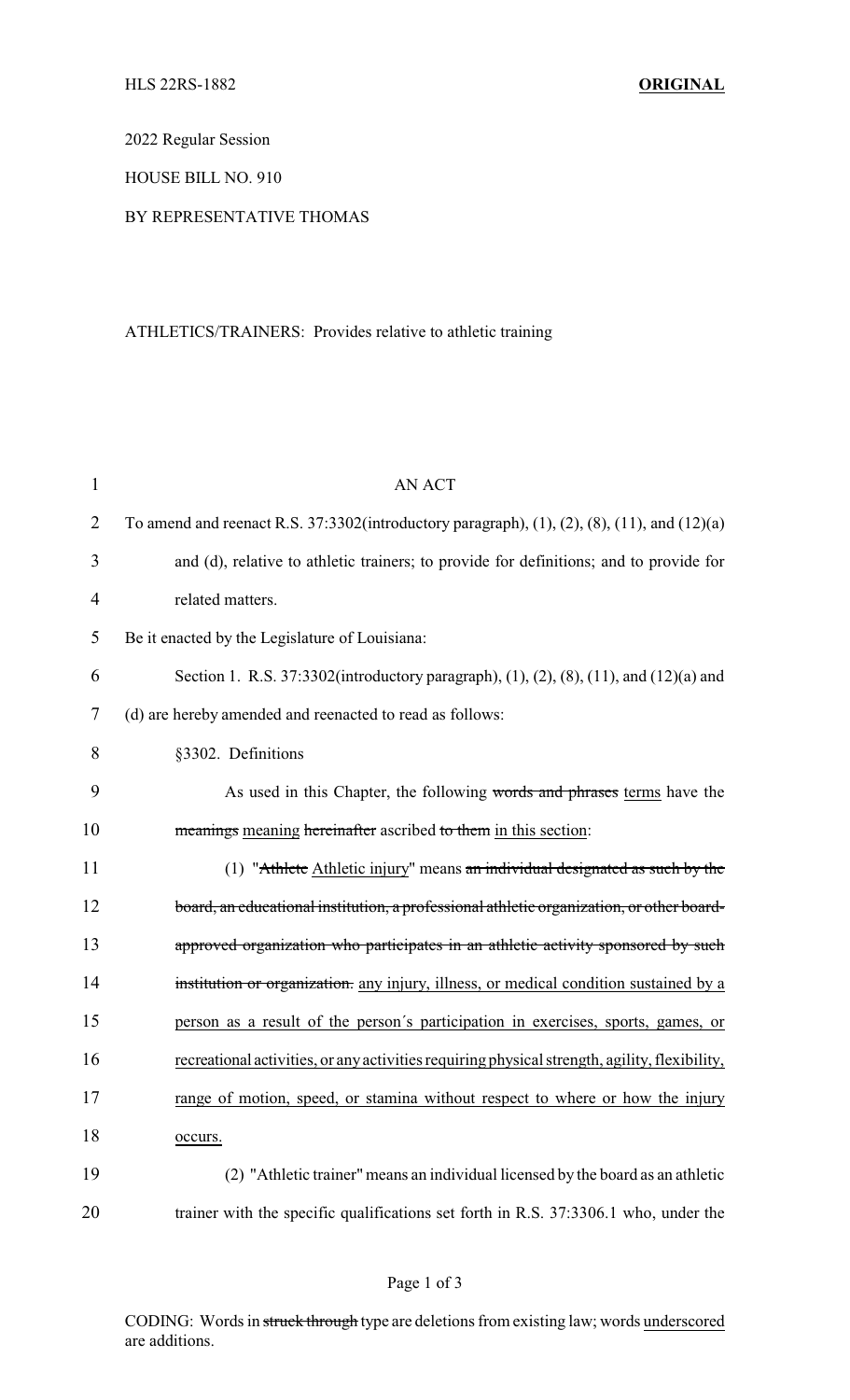| 1              | general supervision of a physician, carries out the practice of prevention, emergency   |
|----------------|-----------------------------------------------------------------------------------------|
| $\overline{2}$ | management, and physical rehabilitation of athletic injuries and sports-related         |
| 3              | conditions incurred by athletes. In carrying out these functions, the athletic trainer  |
| $\overline{4}$ | shall use whatever physical modalities are prescribed by a team physician or            |
| 5              | consulting physician, or both.                                                          |
| 6              | *<br>*<br>∗                                                                             |
| 7              | (8) "Emergency management" means the care given to an injured athlete                   |
| 8              | athletic injury under the general supervision of the team or consulting physician. To   |
| 9              | accomplish this care, an athletic trainer may use such methods as accepted first aid    |
| 10             | procedures approved by the American Red Cross, the American Heart Association,          |
| 11             | or protocol previously established by the athletic trainer and the team or consulting   |
| 12             | physicians.                                                                             |
| 13             | *<br>*<br>$\ast$                                                                        |
| 14             | $(11)$ "Physical rehabilitation" means the care given to athletes an athletic           |
| 15             | injury following injury and recovery. These treatments and rehabilitation programs      |
| 16             | may consist of preestablished methods of physical modality use and exercise as          |
| 17             | prescribed by a team physician, consulting physician, or both. Physical rehabilitation  |
| 18             | also includes working cooperatively with and under the general supervision of a         |
| 19             | physician with respect to the following:                                                |
| 20             | *<br>$\ast$<br>∗                                                                        |
| 21             | (12) "Practice of prevention" shall include but is not limited to the following:        |
| 22             | (a) Working cooperatively with supervisors and coaches in establishing and              |
| 23             | implementing a program of physical conditioning for athletes the prevention of an       |
| 24             | athletic injury.                                                                        |
| 25             | ∗<br>∗<br>∗                                                                             |
| 26             | Counseling and advising supervisors, and coaches, and athletes on<br>(d)                |
| 27             | physical conditioning and training such as diet, flexibility, rest, and reconditioning. |